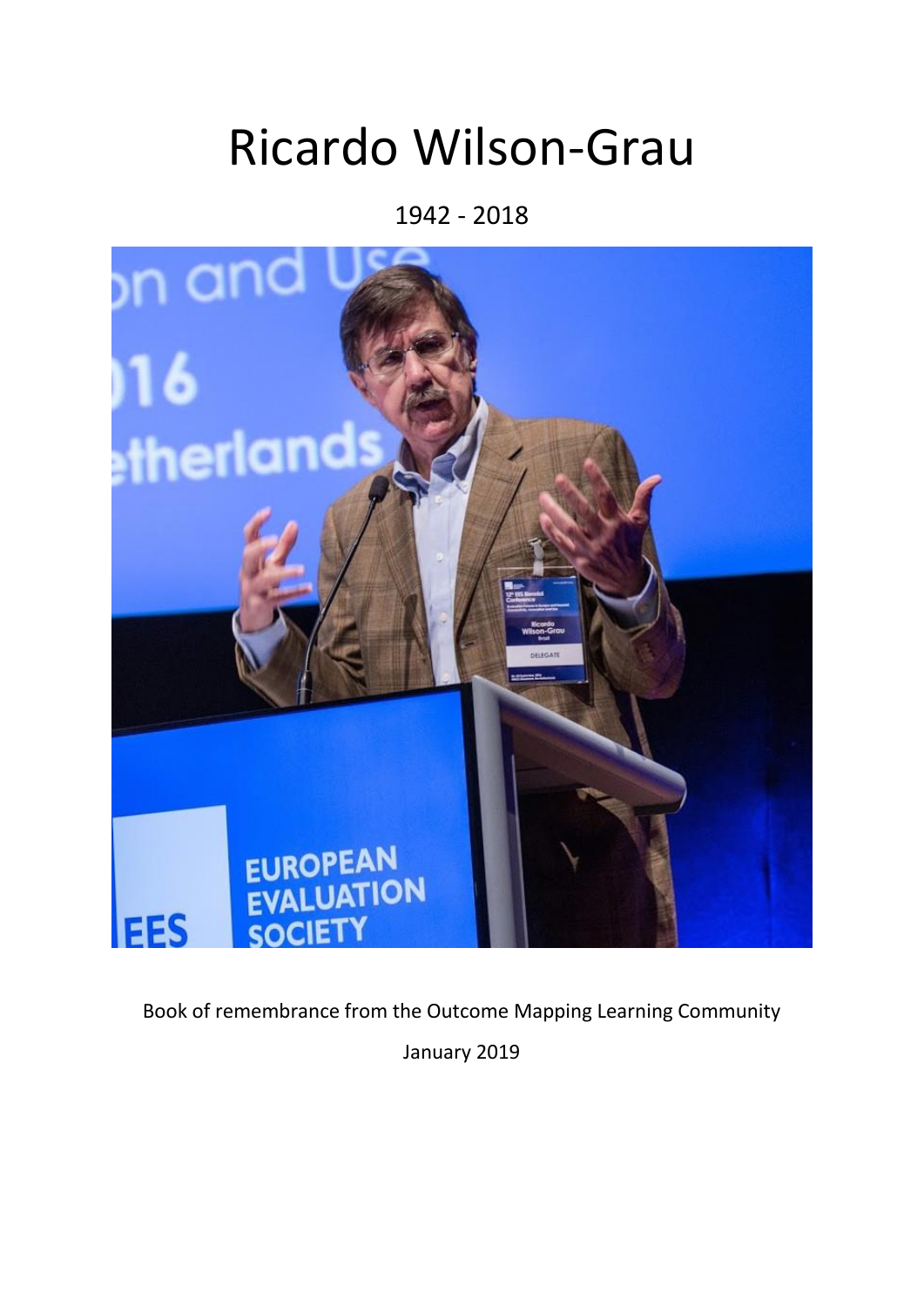Ricardo was a valued member of the Outcome Mapping Learning Community since it started in 2006. Over the years he was among the most active contributors of the community, regularly responding to queries from newcomers, engaging in methodological discussion and contributing his extensive experience.

He was a Steward of the OMLC from 2010, and when the OMLC was instituted as a standalone organisation, Ricardo was appointed as the first Chair of the Board, a position he held until 2014. As the primary developer of the Outcome Harvesting approach, Ricardo continued to contribute to the OMLC through his methodological innovations and promotion of OM-based approaches in fora across the world.

His death at the end of 2018 was felt very strongly by many in the community, including those who had worked with him directly and those who only knew him though his generous contributions online. This is a compilation of messages from OMLC members to pay respects, show appreciation and to remember Ricardo.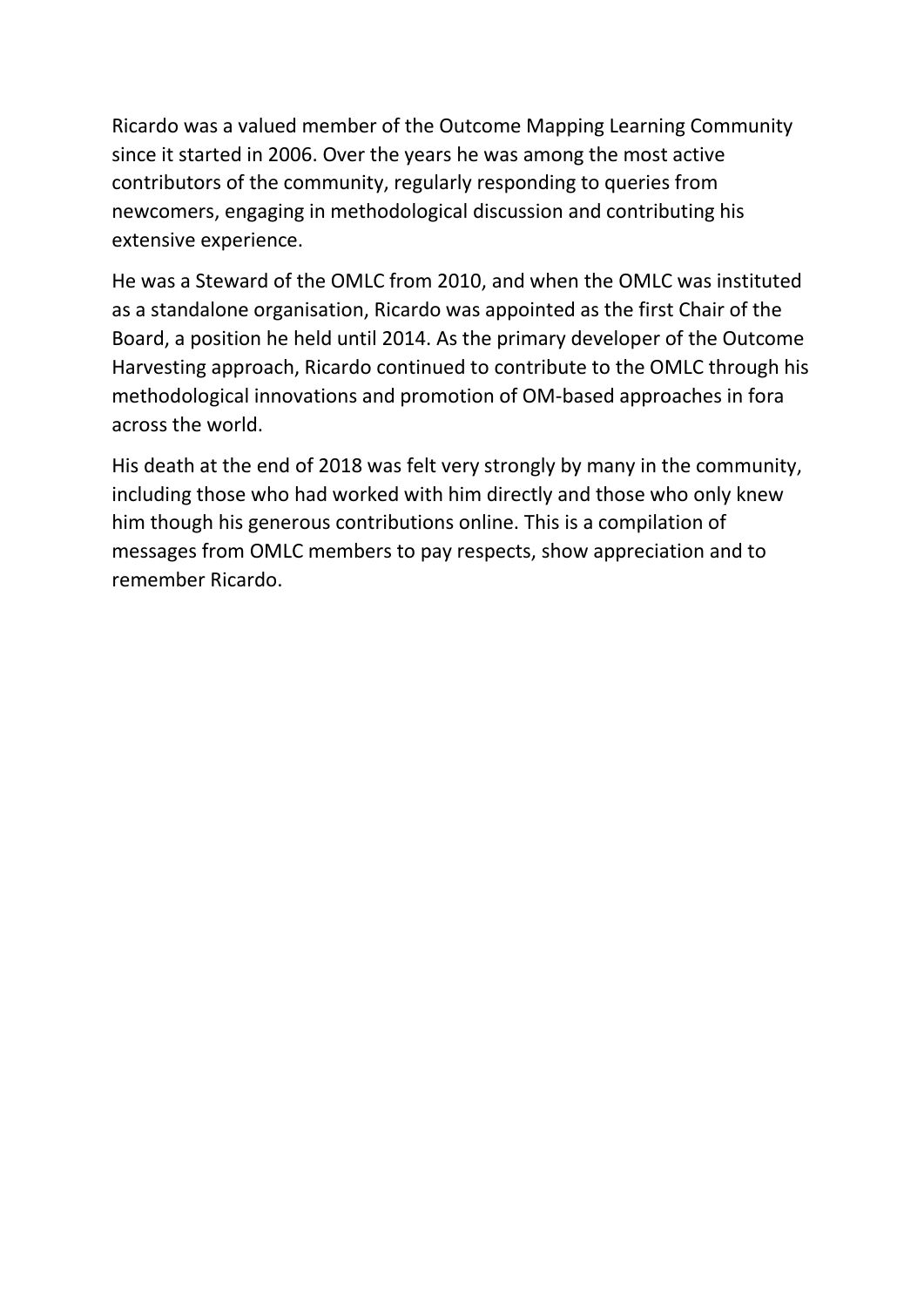My wife Ann and I am deeply saddened to learn that Ricardo has died. The OMLC has lost a valued colleague. Globally, monitoring & evaluation practitioners have lost a leading thinker and practitioner. Ricardo inspired many of us to clarify and refine our methods and he certainly helped put wheels on the Outcome Mapping wagon. I will always remember fondly our passionate methodological discussions walking back to the hotel at the end the day during our many workshops at the University of Bologna. The one argument we never did resolve concerned which gelateria had the best pistachio ice cream.

Our deepest condolences to Erica and the rest of Ricardo's family.

Terry Smutylo, Canada

Ricardo,

Thank you for sharing yourself in so many ways.

Yes, you contributed via Outcome Mapping and Outcome Harvesting so much of value to a group of people trying to make a difference. But much more than OM and OH this is about you- kind and generous and wise and insightful and encouraging. Inspirational too. I wish I had got to know more about all those other things you did trying to contribute positively to this planet and to humanity. The snippets you shared with me revealed depths in which your values germinated.

Thank you for living the life you did, sowing so many seeds of goodness, hope and positivity. Know they will sprout and grow and flower beyond what you could ever have dreamed. Thank you for the life you lived, for the person you gave us.

*Ricardo, sentiremos muito a sua falta, lembraremos com saudade a tu presença preciosa.*

Com carinho

Jeph Mathias, India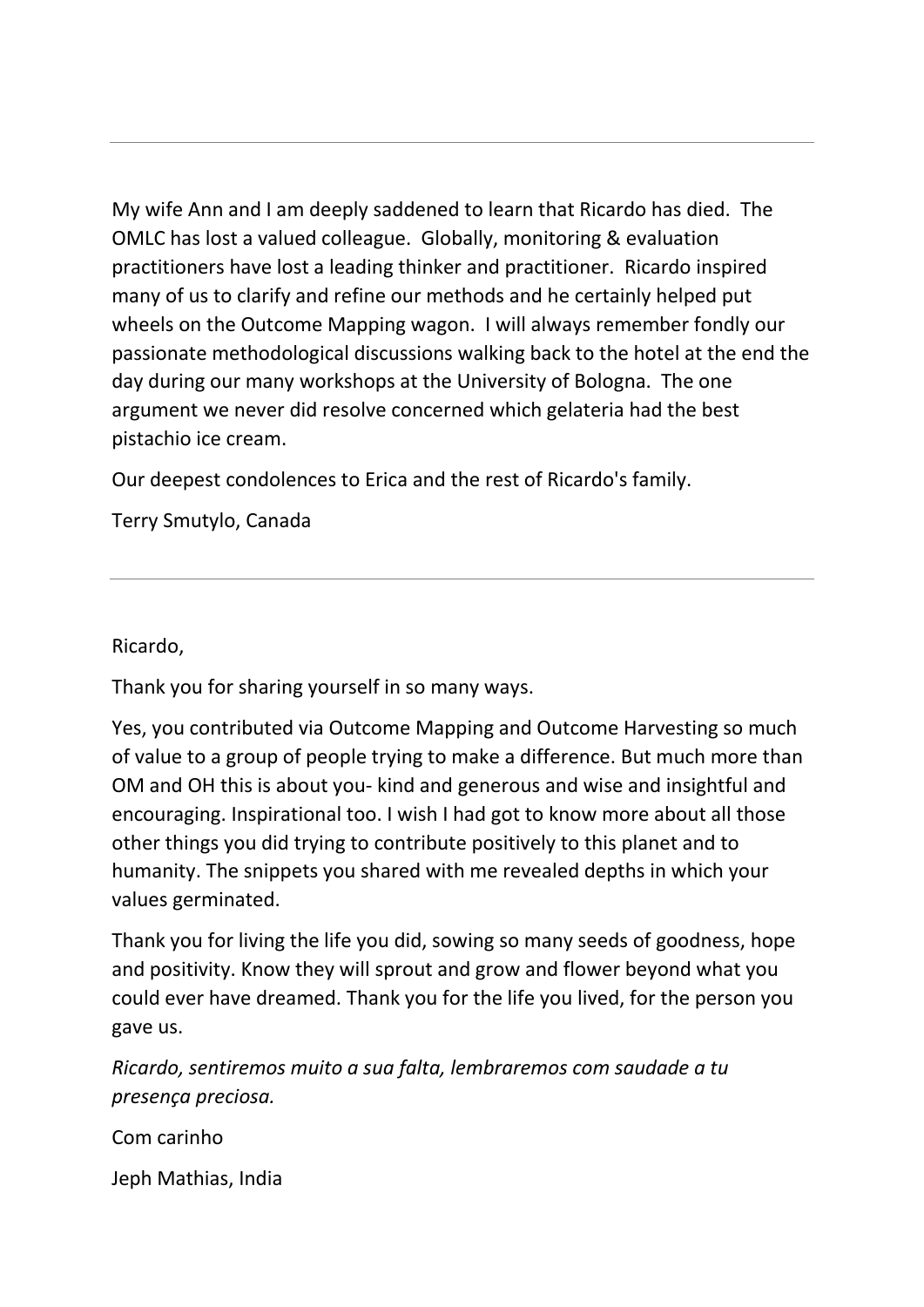Ricardo was a great friend and colleague. I was carrying out an evaluation with him at the moment he was diagnosed with brain cancer. Ricardo being Ricardo, he wanted to continue working on this assignment even after receiving this news. Looking back at my last conversations with him, they are about cancer, life and death as well as discussions on the details of the evaluation report :)

I will miss the long conversations I had with him about Outcome Harvesting from the moment it all started to where the approach is now- as well as our conversations about personal things, his excitement whenever he had discovered a new functionality in excel or word or another tool, nice dinners togethers, his great appreciation for good food (especially the deserts and the hummus :)) and his positive thinking, even at the moment when he was diagnosed with cancer.

My heartfelt condolences to Erica, Carmen and the rest of his family.

Goele Scheers, Belgium

Ricardo was a very positive influence in my life as a coach, mentor and friend. He was kind, wise and down to earth with a deep love of nature. Always full of insights and challenging those around him to think differently. He was so generous with his time as a mentor and shared his inspiring devotion to understanding and advancing complex social change. He was a gift to us all at the Outcome Mapping Learning Community and will be greatly missed.

Heidi Schaeffer, Canada

We are thankful for Ricardo's life. He provides a model for all of us; he generously shared the wisdom he acquired through his life. He leaves behind a growing legacy, but will be missed.

Phil and Mariam Smith, Sweden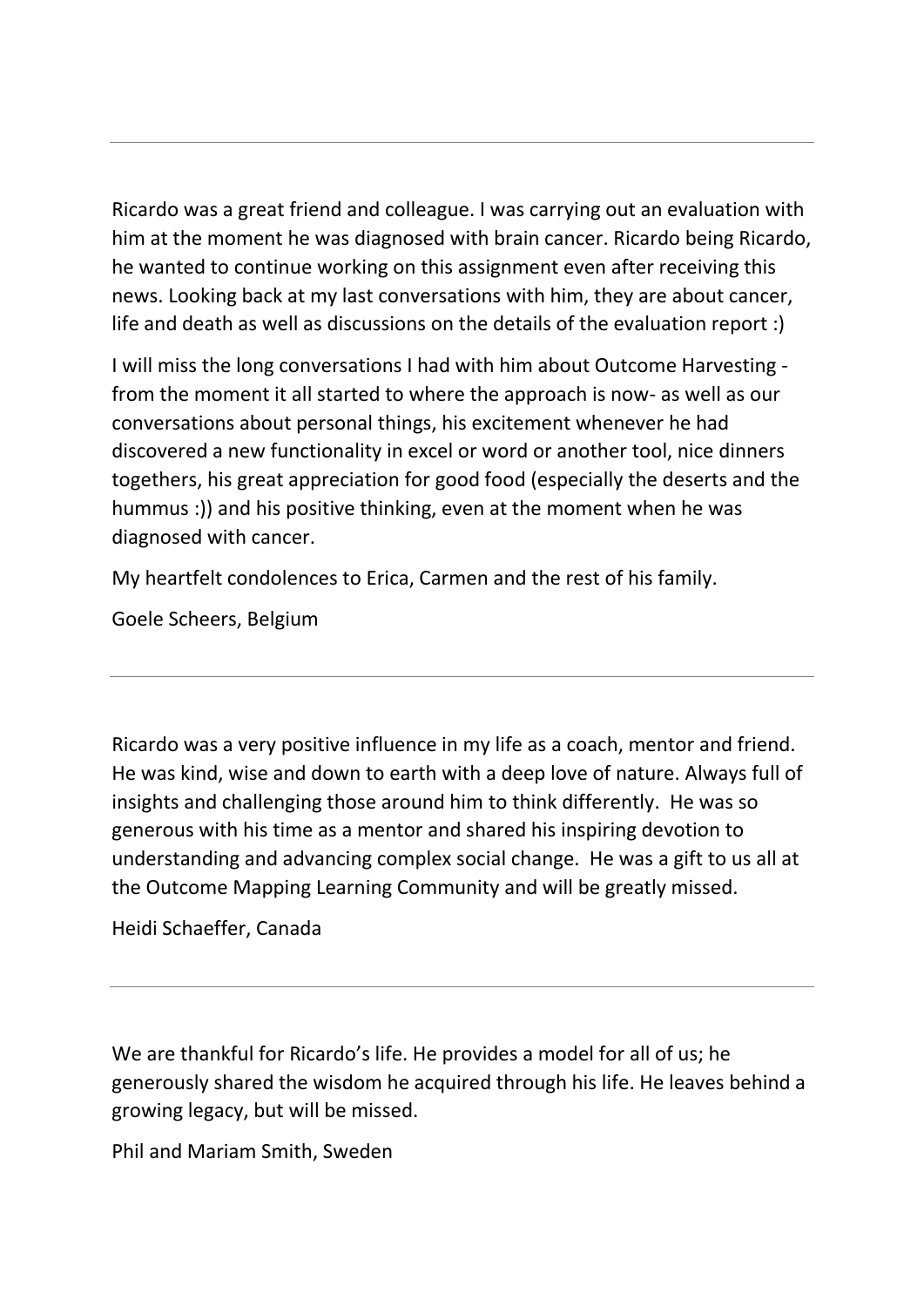Ricardo was an enormously inspirational and cherished figure in my life. I write today as a freelance consultant whose main work is training, coaching and facilitating the use of Outcome Harvesting. In other words, I have Ricardo above all others to thank for having a vocation that I find deeply satisfying and enjoyable.

I first met Ricardo when I commissioned him to do both an Outcome Harvesting evaluation and serve as a mentor myself and BioNET colleagues Konny and John as we took our first steps in using Outcome Mapping to design the network's strategy. He rapidly gained my great respect and appreciation through his huge commitment to the tasks, his ability to ask probing questions and the stimulating way he coached me in evaluative thinking.

Over the years, I learned so much from Ricardo through his example and mentoring. He taught me not only about Outcome Harvesting but also about evaluation and evaluative thinking and indeed how to practice as an independent consultant. Through collaborations on articles, conferences and his mentoring, to discussing a draft of the Outcome Harvesting book that, thankfully, he was able to finish just before getting terminally ill, I found he was always open to discussion and willing to help or offer ideas. For me, above all, Ricardo always combined a highly professional approach and great personal warmth.

Ricardo the innovator, mentor, professional and friend: his way remains as a powerful guiding light in my life.

Lastly, as others, I have fond memories of sharing my passion for cooking and eating with Ricardo. The memory that will probably last longest is eating the most wonderful hummus with him in Beirut and marvelling that there was another human who perhaps liked hummus even more than I, something I had thought was an impossibility!

Richard Smith, UK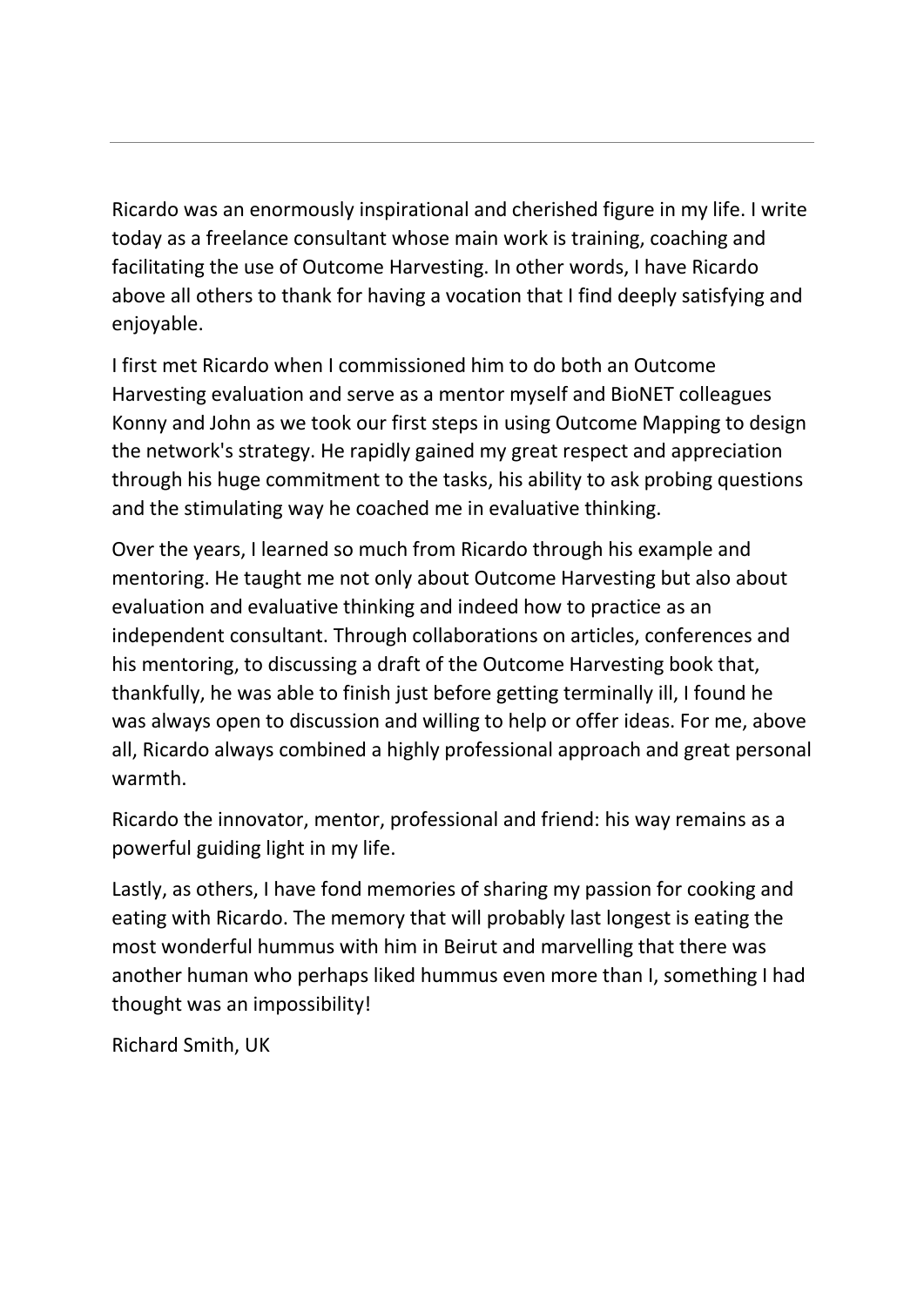I'm so sorry to hear of Ricardo's death. I first met Ricardo more than 15 years ago while working on outcome mapping at IDRC. He was a great man and a wonderful colleague. He taught me a lot. I fondly remember being with him at workshops around the world. We communicated by email for a long time before I met him in person. When we finally met, I was immediately struck by his amazing ability to always be an active part of a group (having dinners, going on outings, active discussions, etc.) while also being a calm observer of a group. When I think of him, that's the image that comes to mind - Ricardo sitting a bit outside the crowd, a small smile on his face, his eyes actively observing everything going on. Also, I loved the joy he got from desserts!

My best wishes to his family and friends.

Sarah Earl, Canada

Ricardo will be dearly missed by the whole outcome/outcome harvesting community and people from the wider evaluation field. His work will surely live on and will continue to inspire many. My thoughts go out to all his family and friends.

Jan Van Ongevalle, Belgium

A big loss to the outcome-oriented process management. We will forever be indebted to him in his work with Heather Britt: How, in Outcome Harvesting, they linked the forward-looking and monitoring process of Outcome Mapping with the hindsight approach of project evaluation. May he rest in eternal peace. My condolences to the family.

Julius Nyangaga, Kenya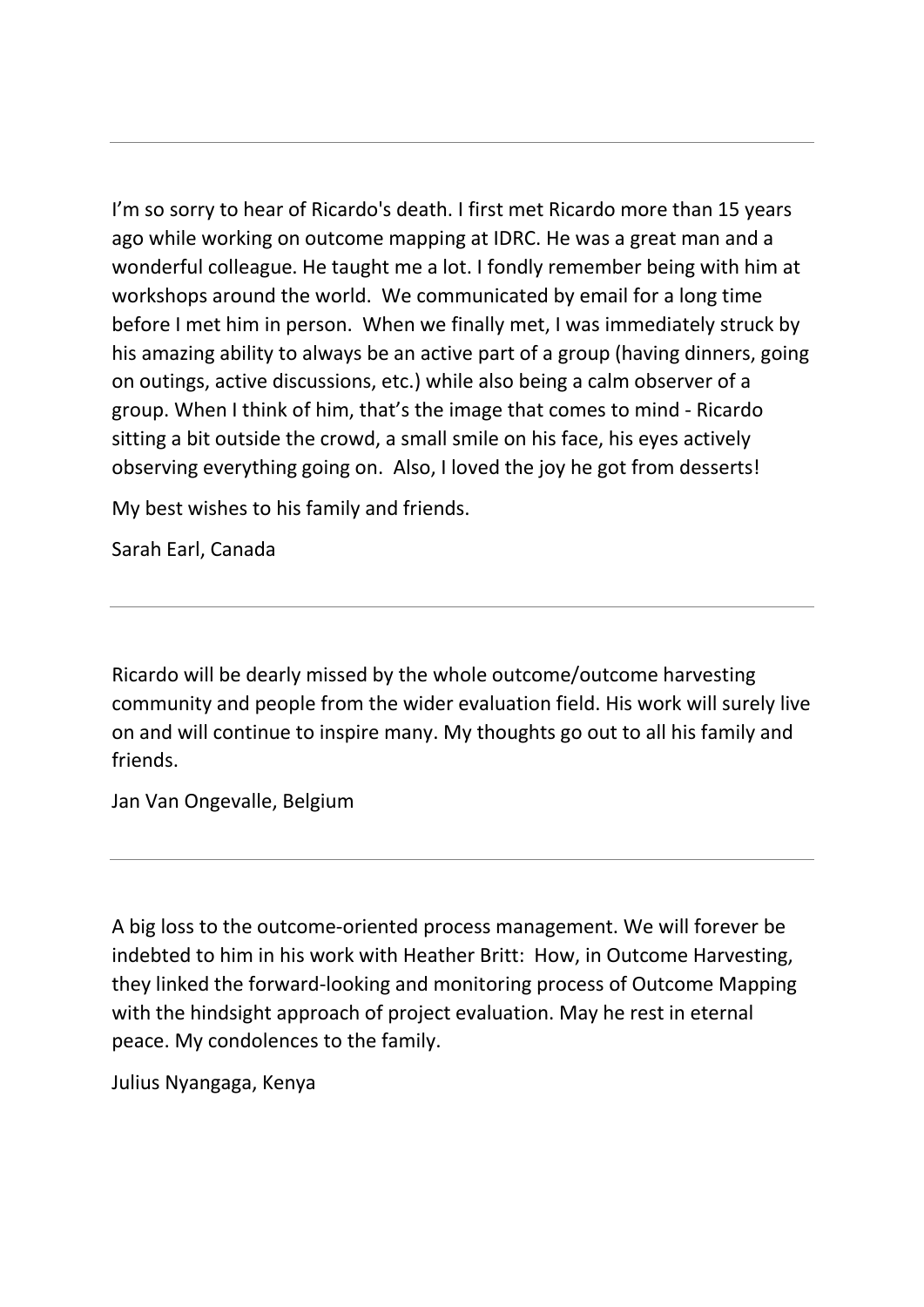I too add my heartfelt condolences, as well as happy memories of time spent with Ricardo. A few photos from the archives - Tanzania Lab (2014; missing Ziad and Terry!), and post-Beirut Lab (2012) when Ricardo and I (and baby Lucia!) played tourists for a day (and ate aaaallll the hummus - do you guys remember how enthusiastic he was about the hummus?



Kaia Ambrose, Canada

I want to offer my condolences to Ricardo's family. He was one of the most sincere and generous people I've worked with. I first met Ricardo through the OMLC – his name would pop up all the time in emails as he responded to questions and discussions in our list-serve. He was so active in fact that we decided to invite him to join the Stewards group, and then to act as the first Chair. I got to know him well over those years. His support to me in my role as coordinator was crucial, he was always available for advice and I really appreciated our regular calls. I always enjoyed meeting up with him at various places around the world - Helsinki, San Antonio, DC, Minneapolis, Beirut, Brussels and Dar Es Salaam. I will miss his deep wisdom, his leadership and mutual food appreciation. May his legacy live on.

Simon Hearn, UK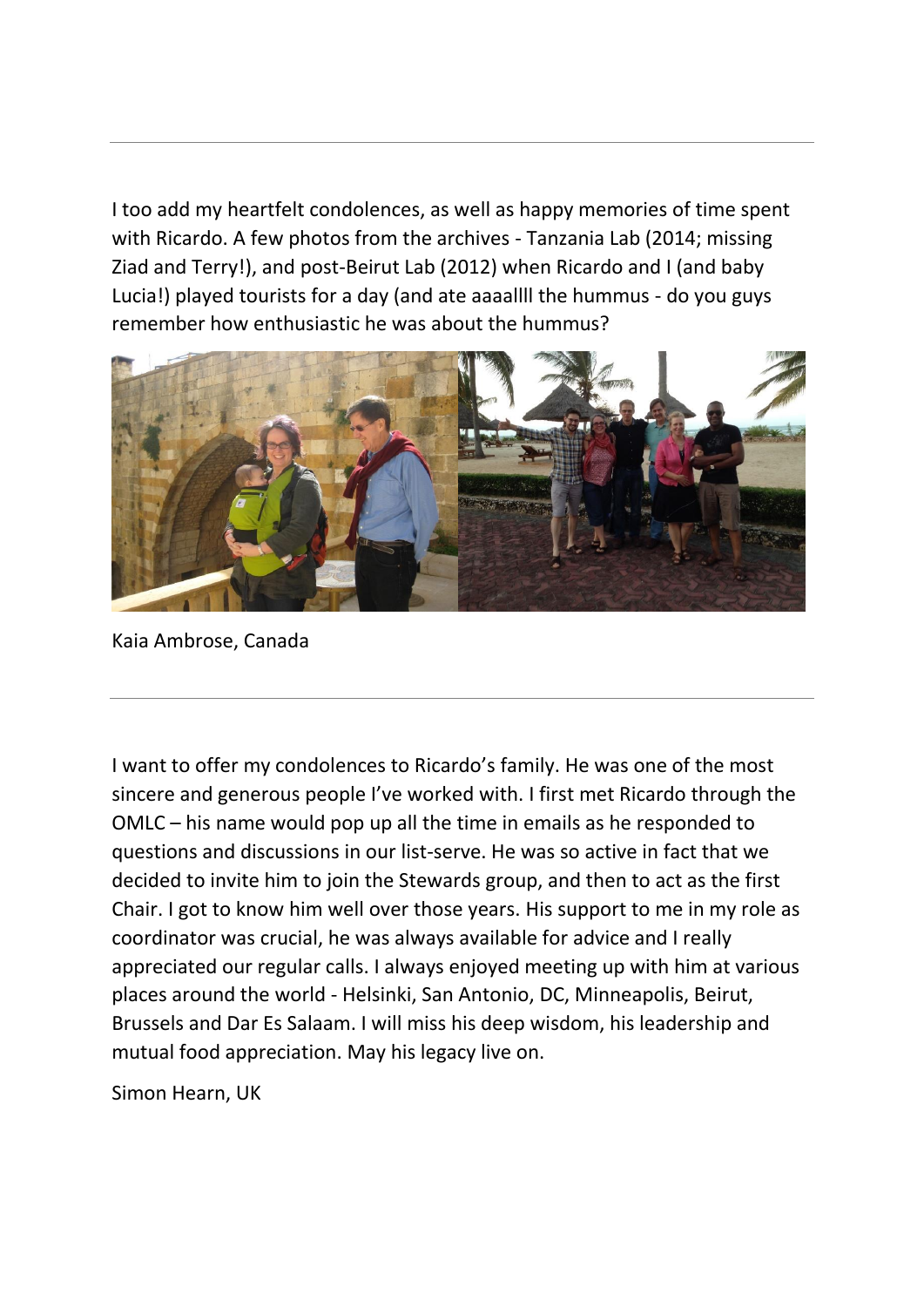Ricardo, I never met you physically, but your work touched my professional life. It's hard to hear of the passing of someone who contributed so much to life. You will be remembered through your hard work and dedication. It is my prayer that you are in a good place.

Glowen Kyei-Mensah, Ghana

We will miss Ricardo for all his warmth, wealth of expertise, and as dear friend.

My deepest condolences to his family.

Daniel Roduner, Mexico

This is very sad news and a great loss for the OM and evaluation community.

Ricardo was a great promotor of OM-based thinking in evaluation. His systematic and persistent way of working resulted in a practical approach that is widely used and has inspired (and will inspire) many many M&E practitioners.

I am really happy that he managed to finish his book before he passed away

My deepest condolences to his partner and family.

Steff Deprez, Belgium

Very very sad news indeed! Beyond his undeniable scientific merit, his human values and natural warmth cannot be forgotten as well.

RIP Ricardo.

Ziad Moussa, Lebanon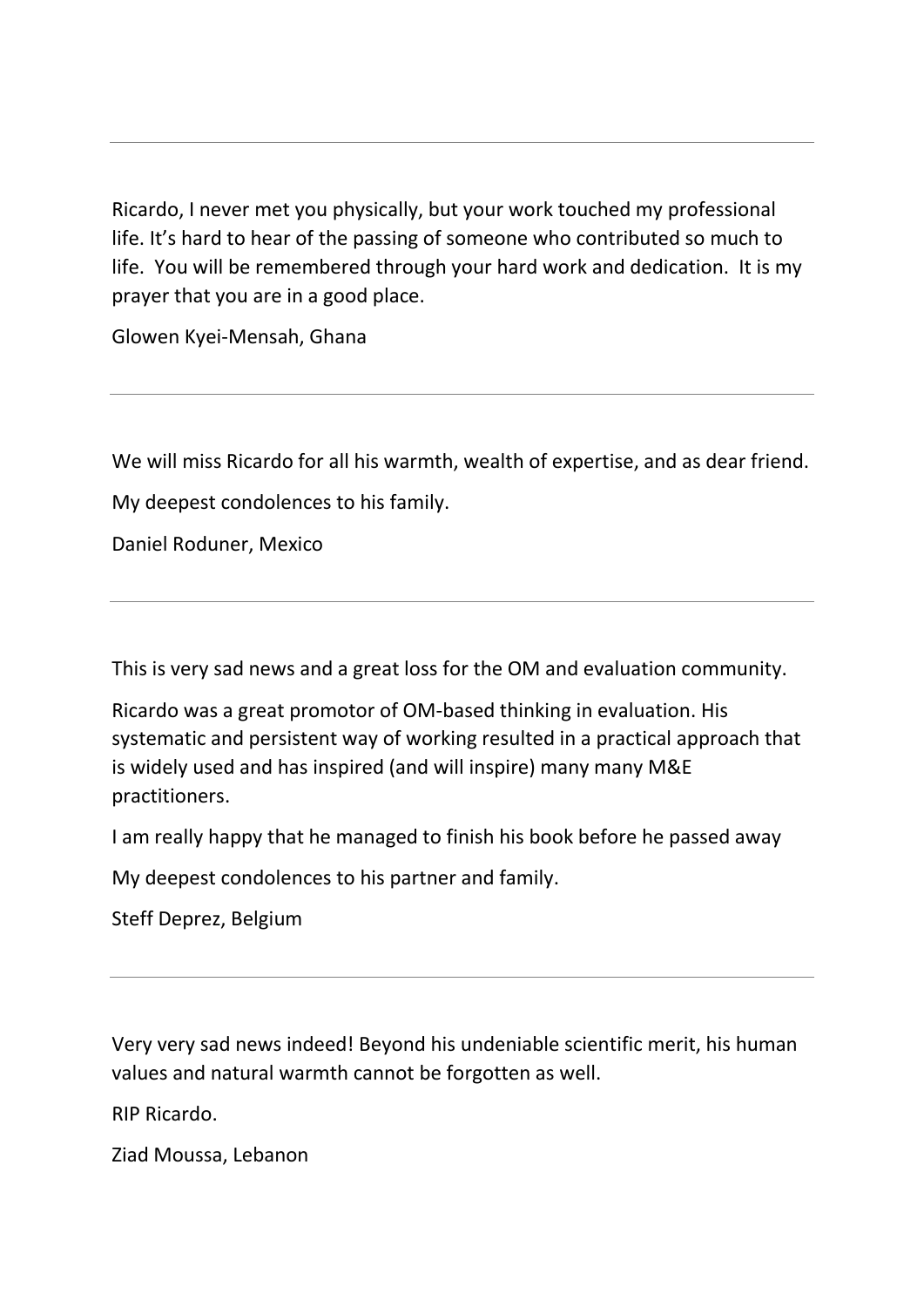Ricardo made major contributions and his commitment and persistence were strong. His contributions live on through Outcome Harvesting.

Fred Carden, Canada

Ricardo's passing is an immense loss in so many ways – foremost to his family and close friends and colleagues, yet also to the members of the development and evaluation community. We have lost an important innovator and driving force in this field.

Ricardo has been a uniquely inspiring mentor to me and my work. I met Ricardo while working for an international science network as an internal focal point in an evaluation he led back in 2010. He introduced me to the intricacies of Outcome Harvesting and with this planted the seed that has grown into a substantial part of my later work as an independent consultant. Over the years he was always there and supported me whenever I reached out to him – I will be forever grateful to have had the chance to experience his generous guidance and sharp mind.

When I think of Ricardo I also recall long and enthusiastic discussions that could involve everything under the sun – especially when taking place over a highly enjoyable gourmet meal ;-). In 2015, I was invited to one of Ricardo's workshops in Bologna to share some of my OM/OH experience. After the course we celebrated in a fine Italian trattoria. We were left talking late into the evening about where evaluation and the evaluation community may be headed, to how our individual small lives could contribute to a better world. Ricardo has done more than his share in this respect and he has left a rich legacy for others to take up and build on.

Ricardo – I feel honoured having had the privilege of meeting you. My deepest thanks for everything. I owe you.

Farewell.

Konny Rassmann, Germany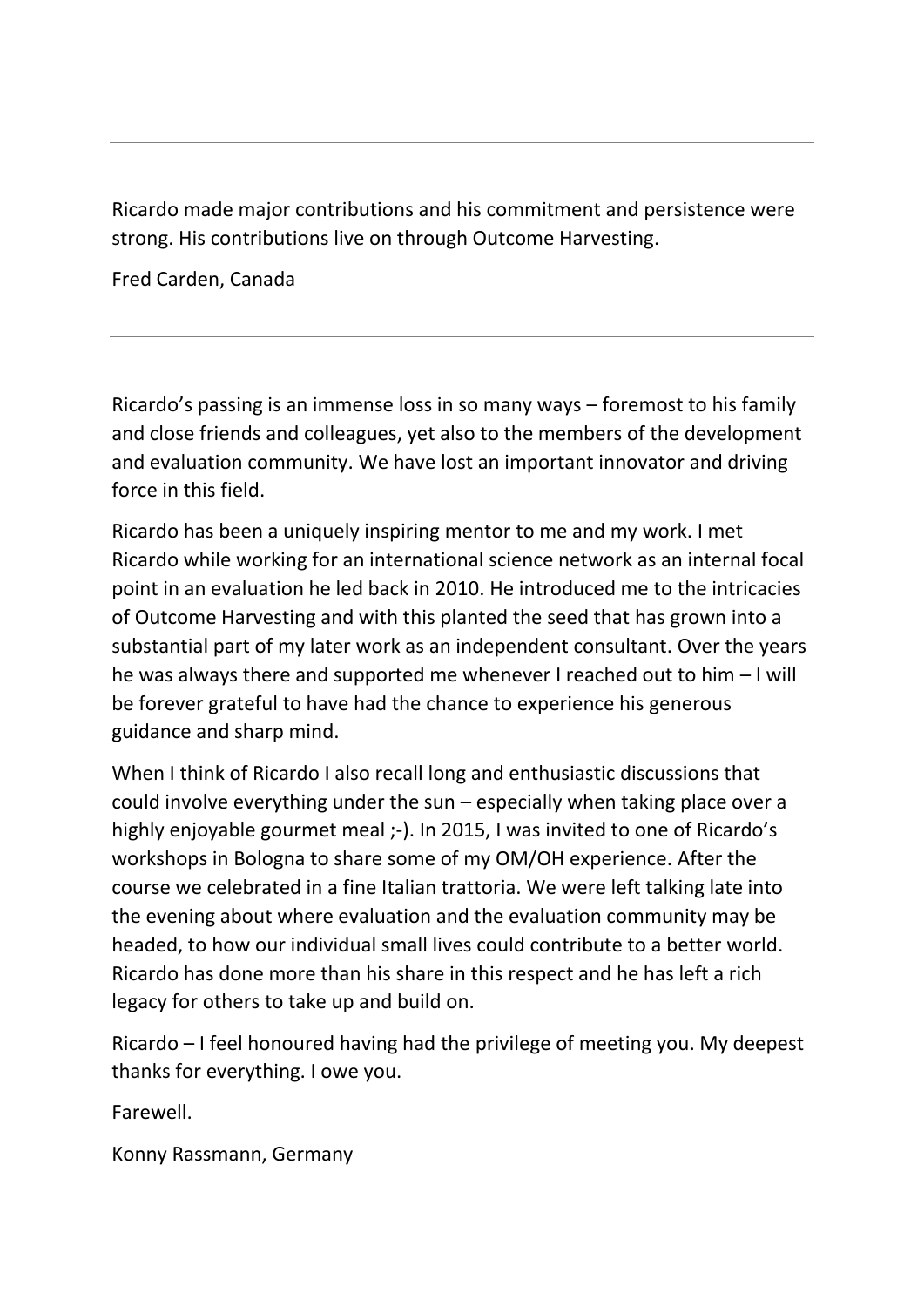I feel we all owe so much to Ricardo, his ideas, positive spirit and empathy, he mentored us with thoughtful posts shared via the network or in direct communication. We have been fortunate to have had Ricardo helping to evaluate, sharing knowledge, with wisdom of those who know that wisdom is just part of the universe.

Vejo a Ricardo

Eu vejo a Ricardo e vejo a complexidade da identidade misturada, sangue e alma de identidade diversa.

Eu vejo Ricardo e vejo a vida em todas partes: amor, tranquilidade, esperança. Eu vejo um homem livre, aventurero, emigrante e intrépido.

Eu vejo nele a semente de um futuro possível em um mundo que globaliza o ouro e esconde o drama.

Eu vejo nele um bom homem, que nos fez melhor a quem tivemos o prazer de conhecê-lo.

Eu vejo nele um homem sábio, que nos enriqueceu da simplicidade e humildade de sua palavra.

Eu vejo nele um homem vital, que soube aproveitar cada momento de sua vida.

Noemi Bertomeu, Spain

Such sad news as this year draws to a close. Thank you for sharing this information. Ricardo head been an inspiration for me and many of my students. His Skype lectures to my classes were always a highlight of the semester. He will be missed ... But remembered and alive in those who continue developing along the paths he pioneered.

Timothy Ehlinger, USA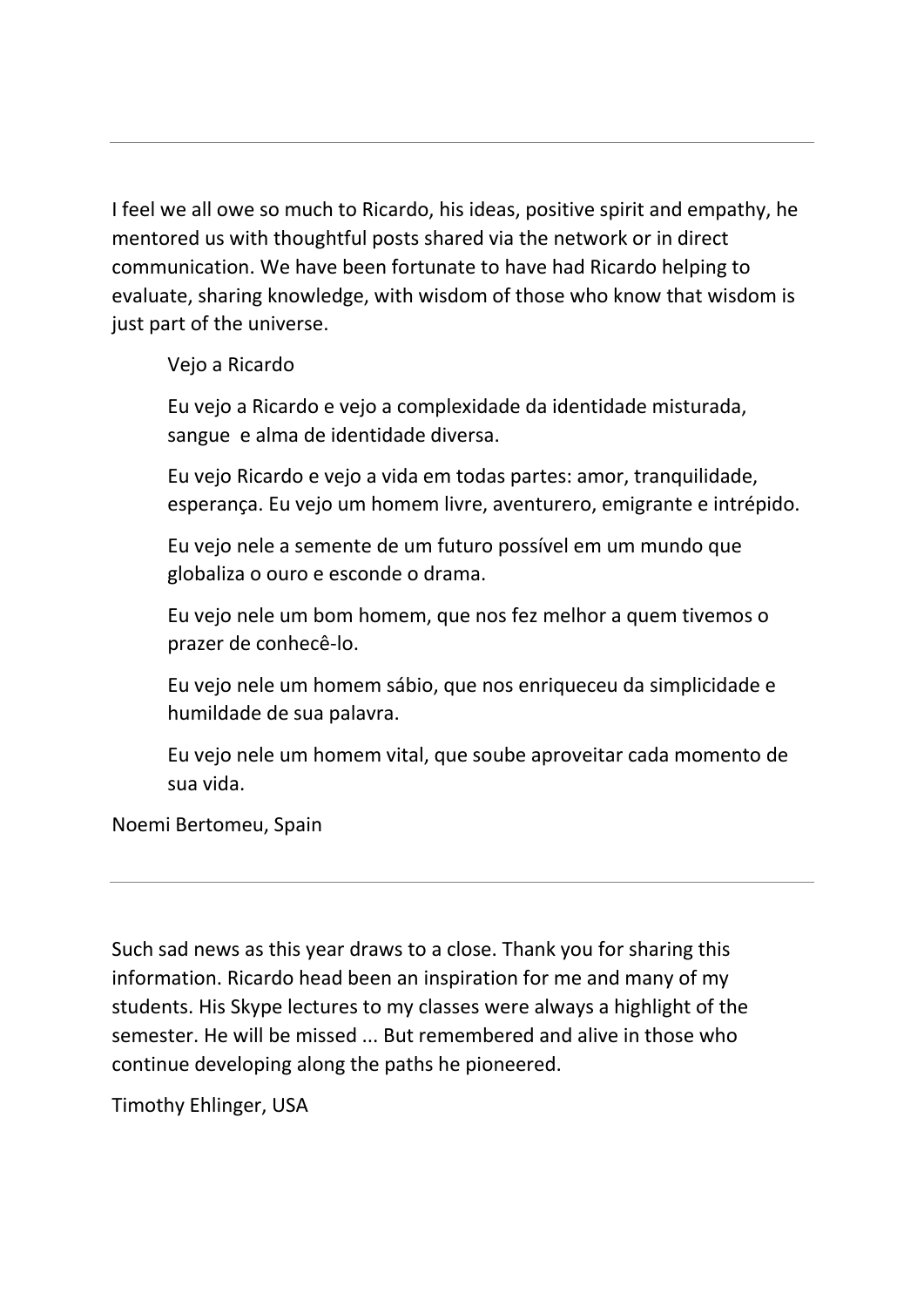I was extremely sad to hear about the death of Ricardo Wilson-Grau - I will miss him very much.

I try to keep my work and home life reasonably separate so I don't often talk about many work colleagues with my family, but Ricardo was one of the few exceptions - so my wife and children all understood my sadness when I told them that Ricardo had passed away. The context in which I spoke about Ricardo with my family was always the same. It concerned the twin issues of passion to do what you believe in and never wanting to retire because you are doing something that you love. Ricardo was an inspiration to me in this respect and in many others.

I first met Ricardo in 2010 in Uganda where we worked together on a strategic planning exercise. It was here that I was first introduced to Outcome Harvesting, Ricardo's baby. Thanks to him I have been utilising the approach in much of my work since this time. Throughout this time Ricardo has always been there as a mentor and friend. His insights and wisdom will be sorely missed.

However, Ricardo's legacy is alive and kicking both in his recently published book, and the memories and inspiration he provided. I am very proud to have been a friend and colleague of Ricardo and all my thoughts and love are with his family during this difficult time.

John Mauremootoo, UK

This is indeed a sad news! Ricardo Wilson-Grau has indeed been a pillar in the evaluation community; and has had incredible intellectual contributions and sharing of his practice. It is a great loss to this global learning community; and I wish the family much strength as they deal with this immense loss!

May God rest his soul in eternal peace!

Jerim Obure, Kenya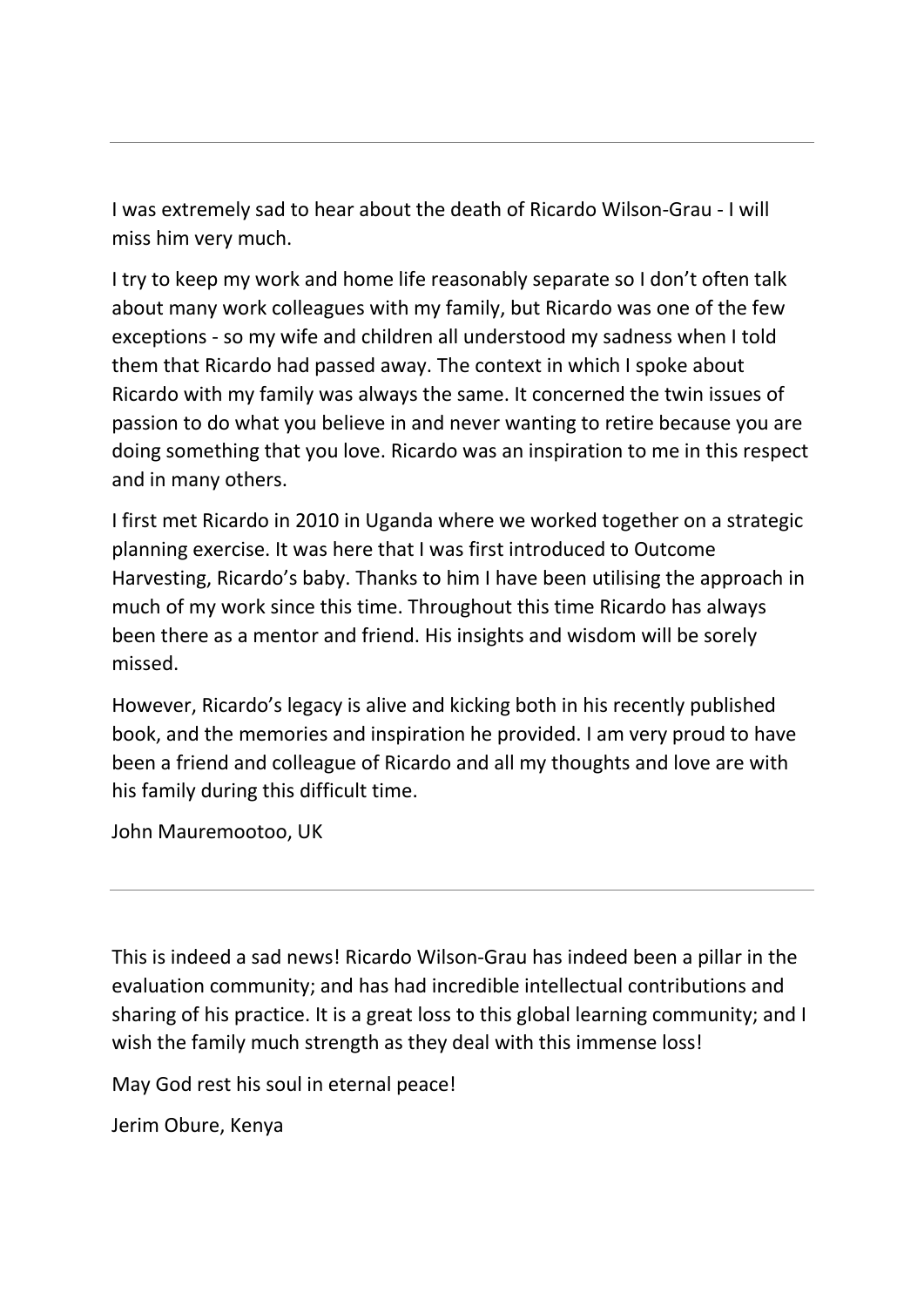A prayer for Ricardo:

We gently caress you, the Earth, our planet and our home.

Our vision has brought us closer to you.

Touching you gently, we pray that we may become peace-bringers and life-bringers.

Uma oração por Ricardo:

Nós gentilmente acariciá-lo, a Terra, nosso planeta e nossa casa.

Nossa visão nos aproximou de você.

Tocando-lhe gentilmente, oramos para que possamos nos tornar portadores de paz e trazedores de vida.

Ann Braun, New Zealand

Dear All, I am deeply sorry to hear this. I worked closely with Ricardo. He was a truly amazing individual with such rich experience. I feel lucky to have had the opportunity to know him.

Jenny Gold, USA

Sincere condolences to Ricardo's family and friends.

Jorge Laffite, Brazil

What a loss!, may his soul RIP.

Mwiru Sima, Tanzania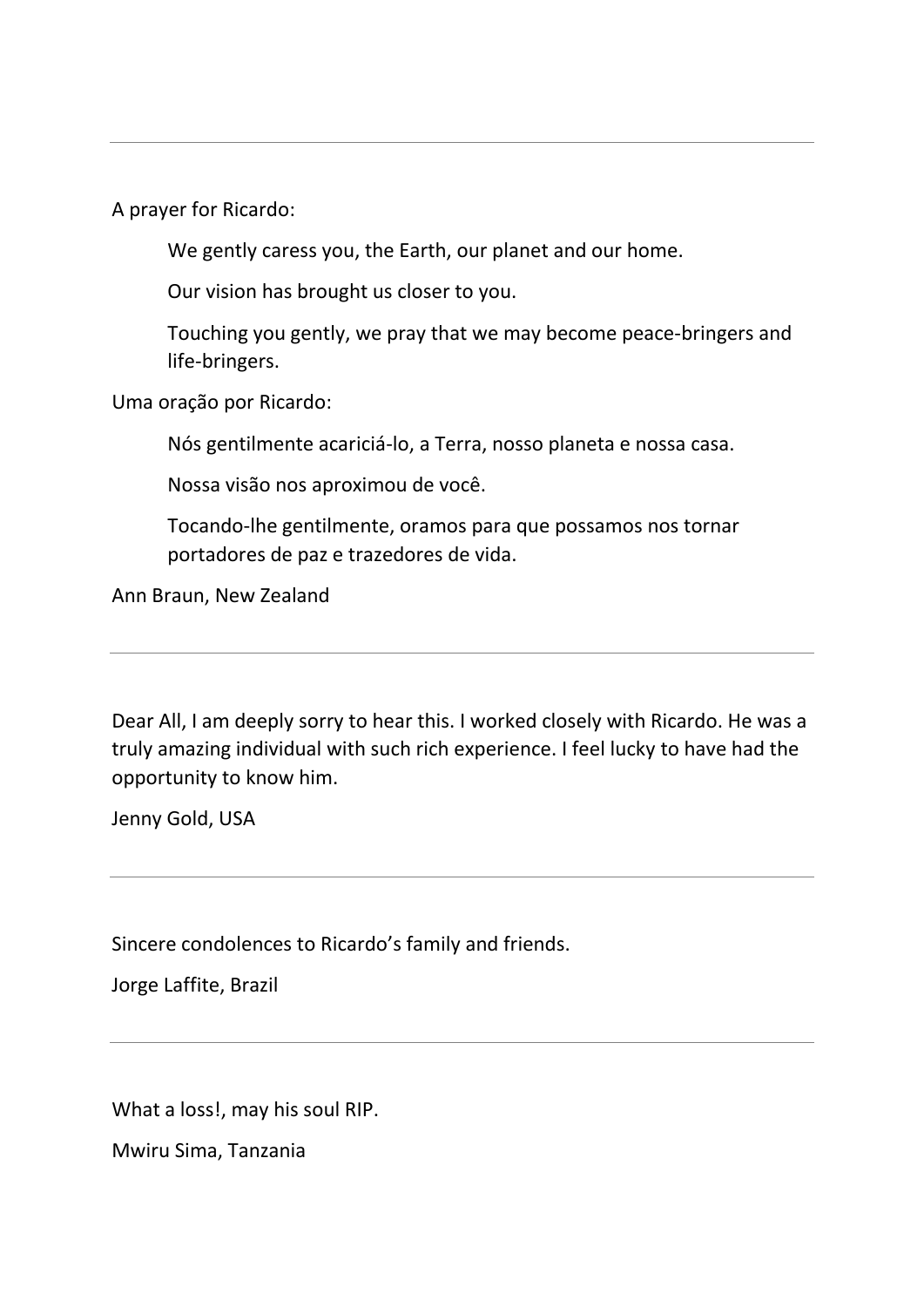RIP the Father of Outcome Harvesting... Ricardo Wilson-Grau... This is indeed sad news to end the year... I first received the sad news from our Outcome Mapping Learning Community (OMLC) Steward, Julius Nyangaga... I feel so pained. I have had to shed a tear at this loss... I remember when I met him for the first time in Maastricht, the Netherlands during the EES Conference 2016. I had to attend his Workshop and was really impressed with his work. We even took some pictures (below), which I shared here on Facebook... It is really a great loss to the Outcome Mapping and Outcome Harvesting Communities globally.

I remember early this year... I engaged him on E-Mail and he set the debate online, when I sought to inquire how we can make Outcome Harvesting Gender-responsive and Equity-focused. He did give me some very good points (both on Better Evaluation as well as Outcome Harvesting Forum), which I have continued to use with my students as learning points. For my Students of "Participatory Approaches and Tools in Gender and Development" ... We have lost an Icon... But we can console ourselves that the Knowledge he shared remains with us! I had told him about Outcome Harvesting, "I use it as one of the emerging participatory approaches to evaluation. Next time, I will invite you to present it directly to my students through a Webinar so they can get it directly from the horse's own mouth." I had thought that he would present the Webinar to my Class this coming year; that was never to be! What a loss!

I will surely miss him. May the Almighty grant Ricardo Eternal PEACE till we meet again, Amen!

Awuor Ponge, Kenya

I'd like to express my condolences to Ricardo Wilson-Grau's family.

Will god bless him.

Dr. Ahmed Safsafi, Morocco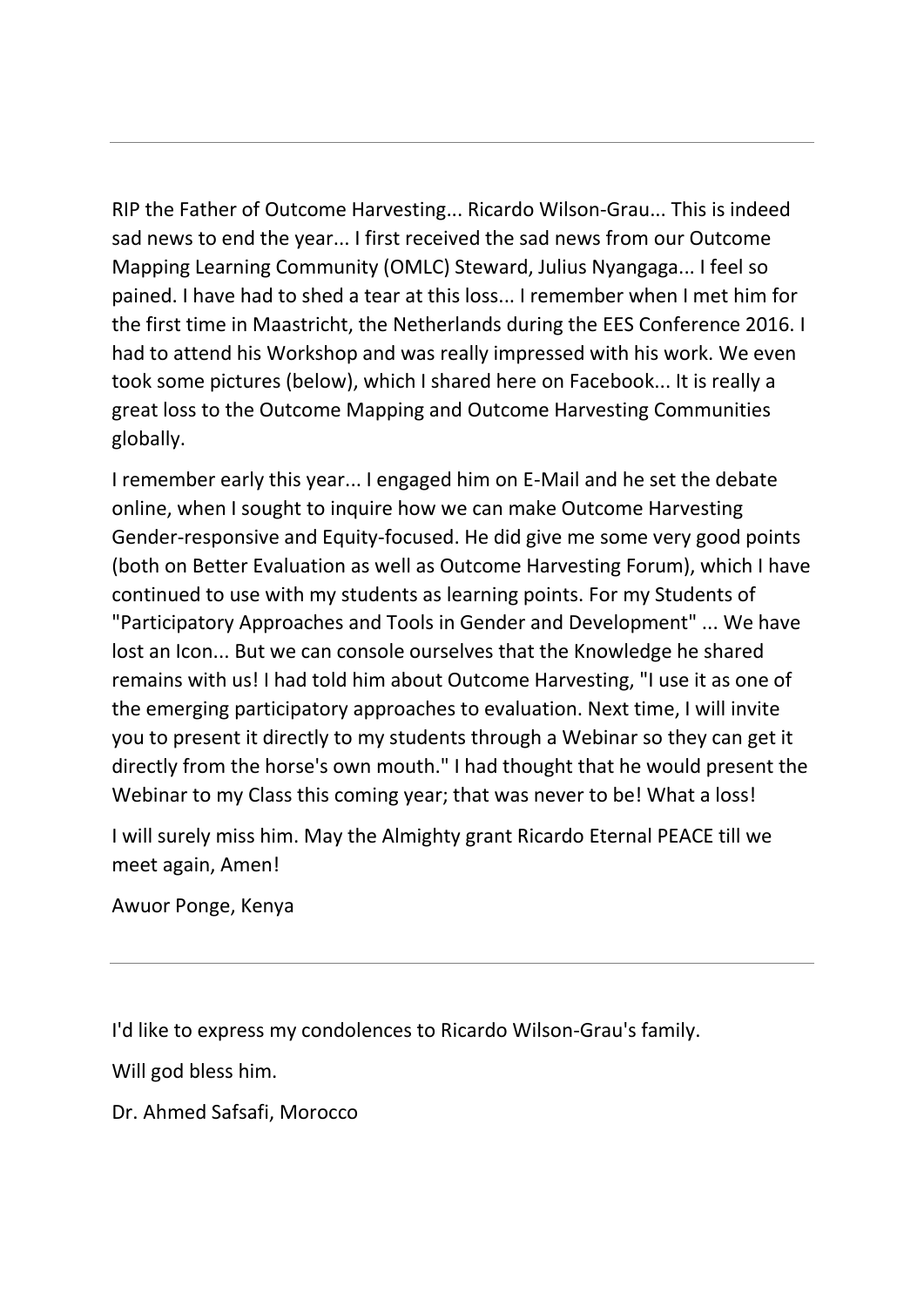I feel like this is a bad dream. It's a shock to hear the demise of Mr. Ricardo. It's hard to believe.

I have always loved attending his sessions and always learning something new. I was already looking forward to still doing it again hopefully during the AFrEA conference or the other upcoming forums.

May he rest in peace as we celebrate his life.

Eddah Kanini, Kenya

I have been thinking a lot about Ricardo lately. I just finished the OH book (writing a review) and his personality was all over it.

I never met him, though felt that I had, and I will miss him.

Mark Cabaj, Canada

I'm really Shock about the loss of Ricardo. I send my condolences and wish for his family and friends all the strengths to cope with this sad moment.

Alexander Vargas, Costa Rica

This is really a sad news for OMLC. Ricardo, at least for me, was a distance resource person and I have learnt many on OM/OH form him. He was one of the valuable contributors on promoting OM/OH as one of the useful P M E tools. I would like to express my condolences. Hopefully his materials, whatever are available, will be the parts of his memory to our community and related others.

Nand Lal Banstola, Nepal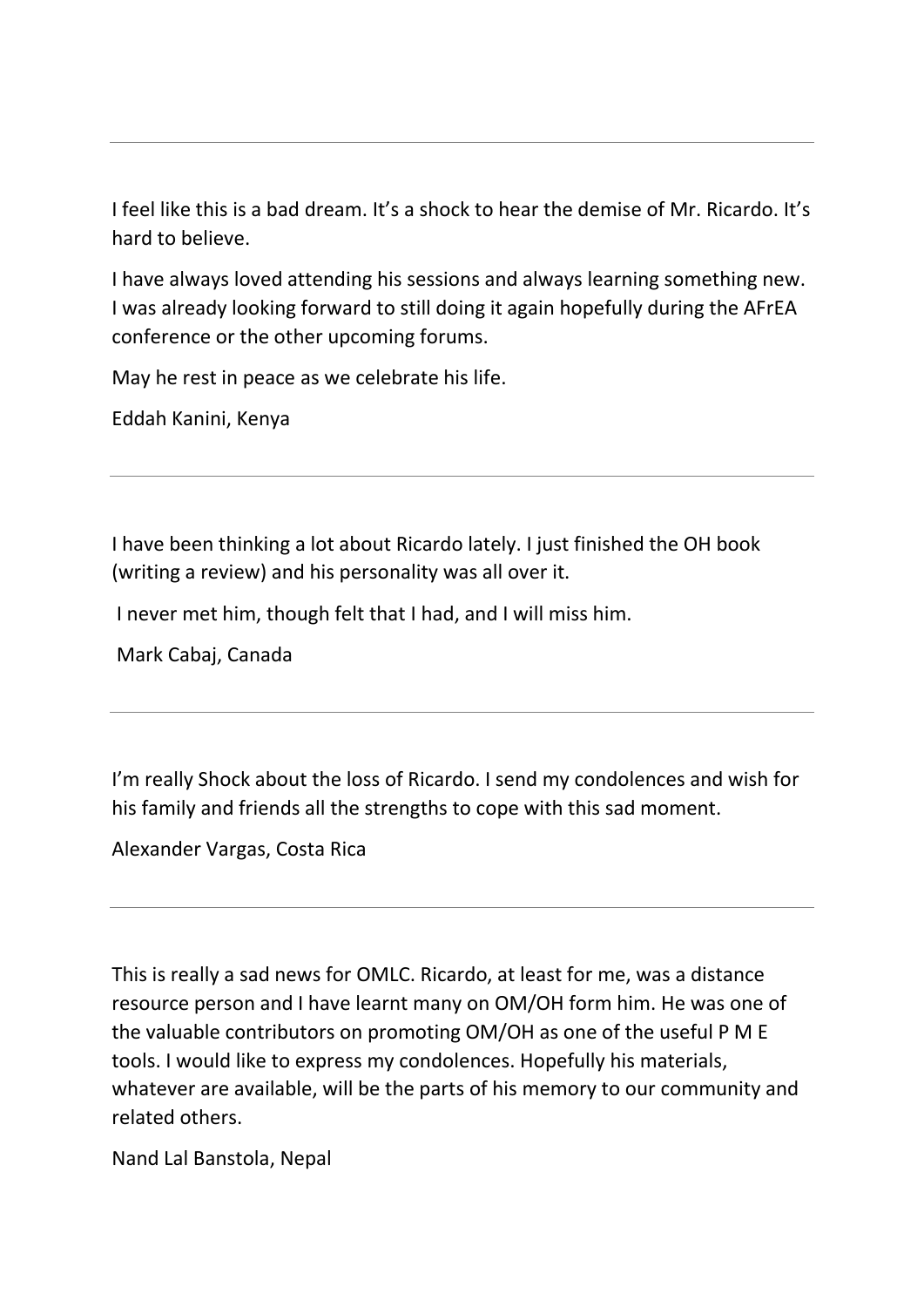This is indeed a very sad news.

I just finish reading his new book "Outcome Harvesting: Principles, Steps, and Evaluation Applications"

I also participated to his workshop at the African Evaluation Association (AfreA) in 2017 in Kampala (Uganda) and was very impressed by his ability and humility when presenting this technic.

I was hoping having him as facilitator for the introduction of qualitative approaches for monitoring our global programme on FGM.

May the OH Community maintain his legacy.

Thierno Diouf, USA

Unfortunately, I never met Richard or had any contact with him. However, I am glad to say Richard enriched my world, my manner of thinking and approaching people and organisations.

He will for sure be missed widely!

Anja Taarup Nordlund, Sweden

To family and friends,

Outcome Mapping owes so much to Ricardo, from the ideas and tools and practices to the many of us he mentored through thoughtful posts shared via the network. We are fortunate to have had such a dedicated person helping evaluate our development programs - and share knowledge around the world. I had the chance to sit in on a presentation he did for a Mercy Corps program, that he led at USAID headquarters - and his presentation and insightful answers gave us so many good ideas. He'll be missed.

Patricia Orlowitz, Bangladesh